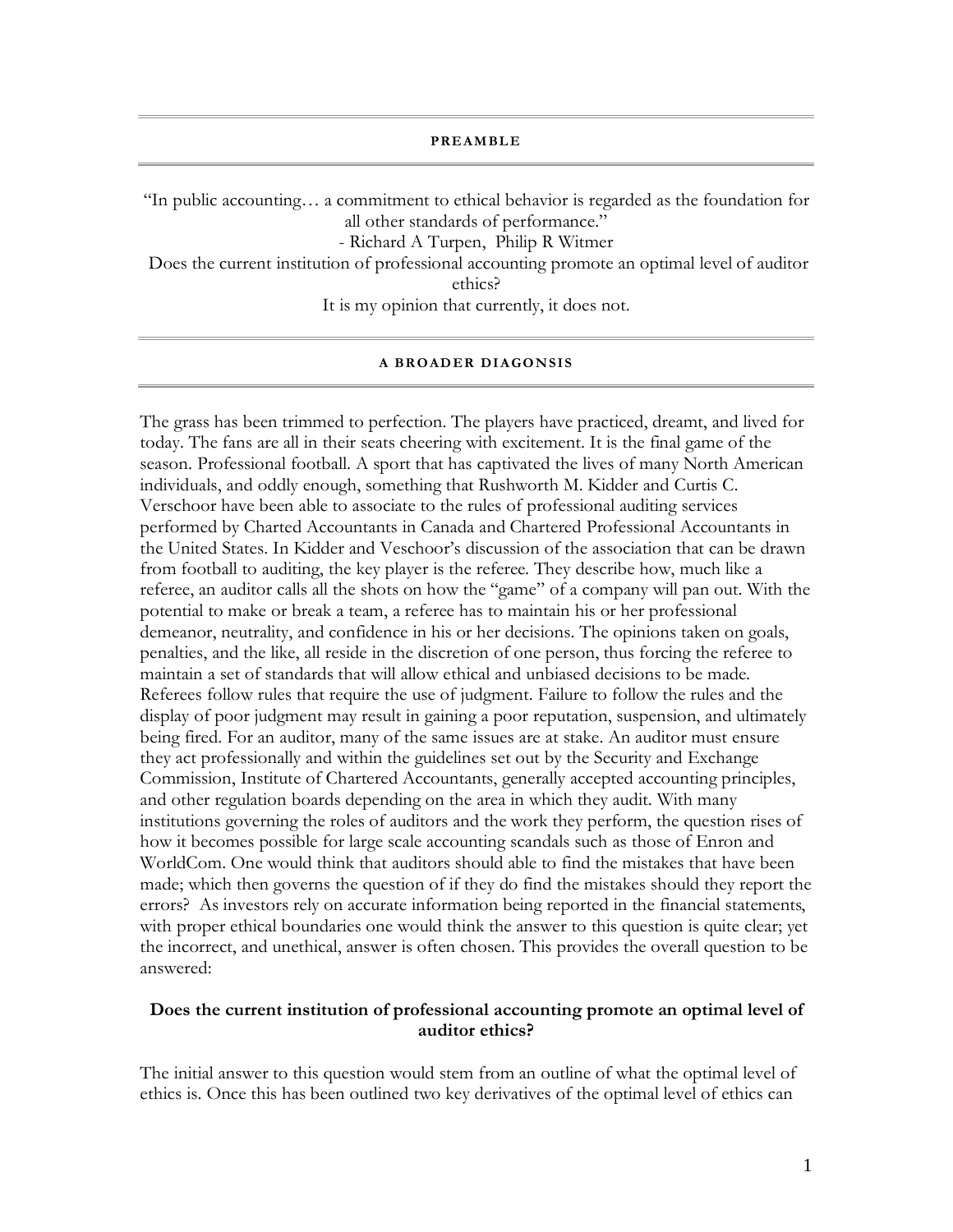be found with corresponding issues in the current market. As I do not believe that the current structure promotes an optimal level of ethics, it is through this paper that I hope to demonstrate methods of improvement with respect to the following two derivatives:

- 1. A specific level of ethics must be maintained and governed by institutions and industry standards with an issue of how to enforce and align these goals with those of auditors.
- 2. The level of education provided to students who will become future auditors must meet specific standards in ethical education, enforcing an optimal level of ethics from and early age with the issue of this not happening in all post-secondary institutions.

It is through this report that I hope to analyze these two key issues and develop a clear argument for my belief that we do not currently have the right institutional structure to promote an optimal level of auditor ethics.

### **AN OPTIMAL LEVEL OF ETHICS**

It is my view that the intent of ethical standards within accounting is to provide independence, public confidence, and confidentiality. While there may be additional aspects that others feel are important to recognize, through my undergraduate studies, and personal work in the audit practice I believe these three pillars are of utmost importance. Below I will define these three pillars in their relation to an optimal level of ethics. Once the optimal level of ethics has been defined I will demonstrate how these three pillars fit into the two derivatives of ethical behavior in accounting outlined above.

The roles of these three pillars to ethics are as follows:

# **Independence:**

"Independence is a multilayered and multidimensional phenomenon that has a reciprocal relationship with trust and ethical behavior as expressed through the rhetoric of corporate governance and regulatory codes." -Michael Page and Laura Spira

To ensure audit decisions are non-biased, auditors must maintain a level of objectivity in their overall decision. An audit must not have any effect on the auditor as an individual nor as a professional. Decision must be made through the strict compliance with the rules and regulations set out in the audit methodology employed, and the Canadian Institute of Chartered Accountants handbook (the handbook). Threats of self interest, advocacy, selfreview, familiarity, and intimidation must be avoided at all costs. This will prevent an auditor from performing work that, while complete in nature, may provide an influenced decision.

As a pillar of the optimal level of ethics, auditors must ensure they maintain a degree of independence that avoids all such threats.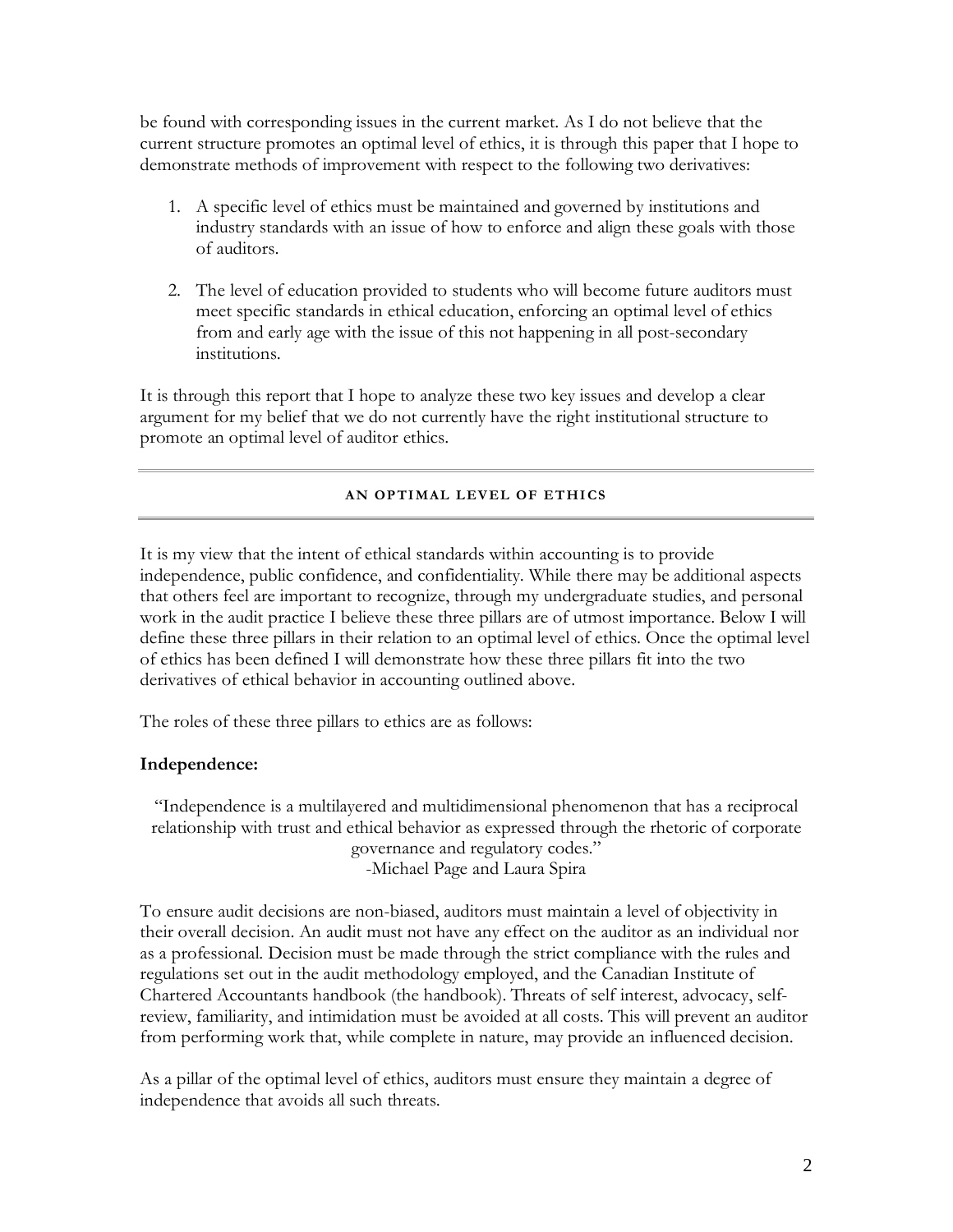# **Public Confidence:**

"Investor protection is paramount in everything we do. Investors rely on the integrity of the numbers to make their investment decisions, and the sanctity of these numbers forms the very foundation on which confidence in America's markets is built. Ensuring public confidence begins with the auditor." - Hollis Ashbaugh

Professionals as a whole are held to a higher degree of ethical standards than the average individual. The decisions made by professionals are often of judgment, and have effects on many external parties. In terms of ethical standards, if the decisions made by professionals are not congruent with the rules and regulations set by the professional associations, and do not keep the well being of society in mind, there is a threat that the public as a whole will not view an auditor's decisions as valid.

As a pillar of the optimal level of ethics, auditors must ensure they are working towards the well being of society as a whole, securing confidence in their decisions.

# **Confidentiality:**

"A member is bound to professional secrecy and he may not disclose confidential information revealed to him by reason of his position or profession, unless he is authorized to do so by the person who confided such information to him or by an express provision of  $law.$ "

- Paragraph 3.02.25 of the Code of Ethics of Chartered Accountants

Auditor's have to work within their boundaries to finesse any issue they find and develop ways to ensure any external stakeholder that would be negatively affected by the issue is notified, without breaching any confidentiality laws. A key threat auditors' face is having information that others need, with no way of disclosing it.

As a pillar of the optimal level of ethics, auditors must ensure they act in a confidential manner to promote trust, while ensuring the exposure of issues that need to be relayed to external parties within a confidential, and law abiding manner.

As a whole, the employment of these three pillars will provide the institution of accounting with a strong level of ethical boundaries. Ensuring these three pillars are followed, and kept in mind during an audit is the tricky part.

### **INSTITUTIONAL REGULATION AND ENFORCEMENT OF ETHICAL STANDARDS**

"Lately it has been recognized that the way the practice of accounting is conducted calls for a means of disciplining firms as well as individuals."

Wallace E Olson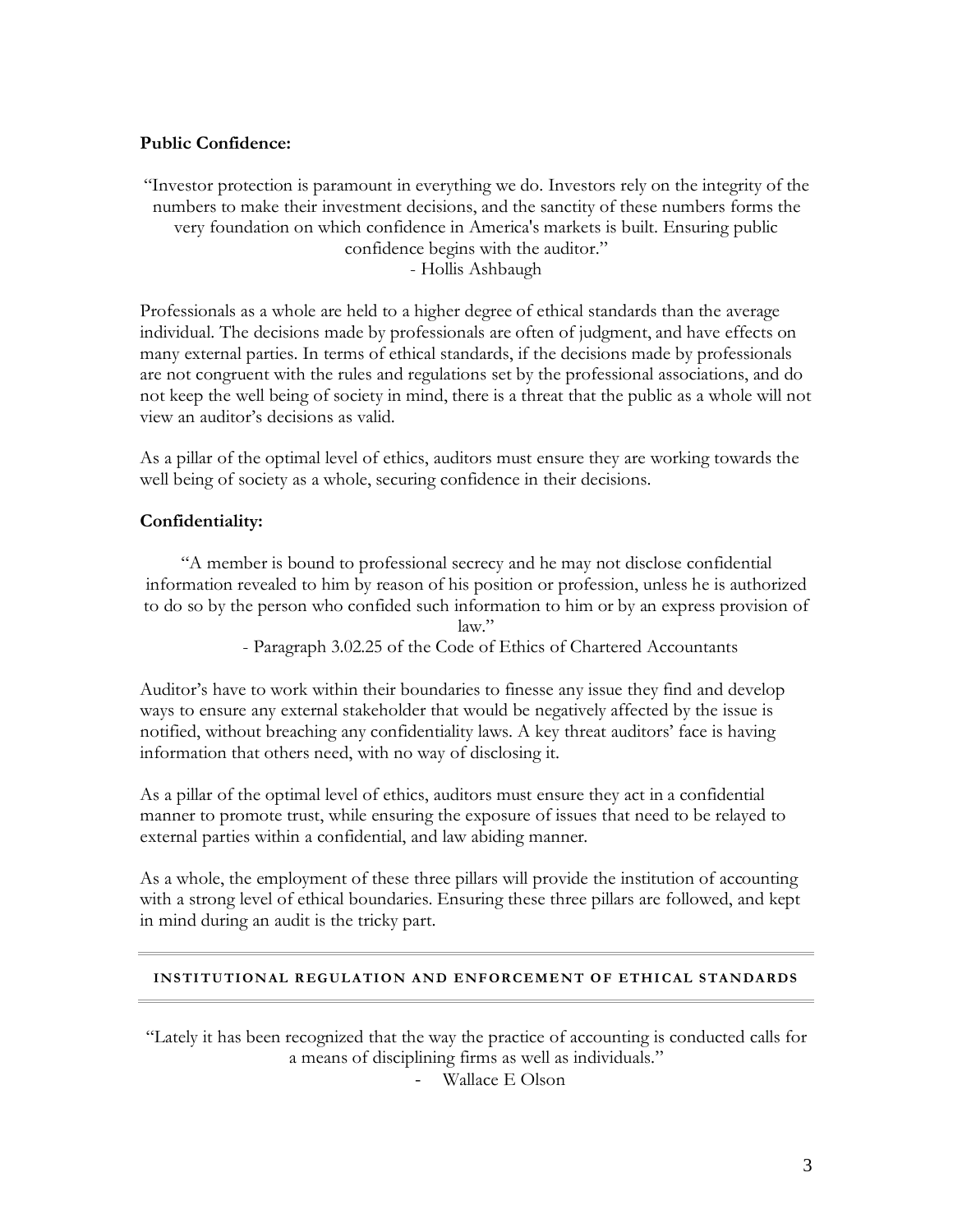When teaching children manners, and social skills, simply telling them what they should do is far less effective then enforcing what they do. Parents teach their children through consistent communication and discipline for inappropriate behavior. In accounting, while the communication and discipline must take place at a much higher level, the same idea must be communicated: Unethical behavior will not be tolerated.

The issue of how to enforce and align these goals with those of auditors is the hard part. Currently, various techniques have been implemented such as codes of ethical conduct, legal forces, auditing of the auditors, and industry standards, however the effectiveness of these standards is questionable. It is my view that the following improvements can be made to the level of enforcement of ethics within accounting in order to provide an optimal level of ethics to the auditing practice. As you will see I suggest a number of social, as well as legal actions to be taken. It is my view that the use of social rules can be just as, if not more effective than the use of legal enforcement. This can be seen by comparing Canada and the United States. Canada has a majority of social standards in place for the rules that govern auditor decisions, while the United States has much more legal enforcement. Despite this legal enforcement, the United States also has a lot more fraud. As I believe this is due to the way rules are enforced in the United States, I have developed a much larger amount of social action recommendations. The use of these suggestions will further aid in aligning the goals of the industry with those of the auditors.

## **Independence**

- 1. "The profession needs to impose on itself or its clients a number of cures for past failures in corporate accountability." (Wallace E Olson,1978) Olson specifically outlines in his paper the following issue I have further elaborated on.
	- a. There needs to be restriction on the scope of consulting services provided to audit clients. Accountants cannot audit their own work. It is that simple. By creating a situation where an auditor is placed in the position of auditing previous work they have provided a client with, independence is lost. It would be my suggestion that before taking on a new client, the implementation of a regulatory board that governs which firms can and cannot take on a client is implemented. Through the use of this board, all prior work performed for the client must be disclosed, and as a third party the board can decide if sufficient independence exists to govern taking on the audit. This will thus provide the first step of ethical behavior in that no auditor will feel as though they have a stake in the success of the audit, rather they are external to the company as a whole While firms currently use an automated process to confirm with an external party if they are able to take on a new audit client, it is my view that a regulatory board would provide more jurisdiction. With the implementation of a regulatory board random reviews of a firm's clients can be done, ensuring firms are not sneaking around and taking on clients they have no right to be auditing. Another alternative would be to have the regulation board assign a firm's clients, rather then firms asking permission to take on a client. By implementing this suggestion into the auditing practice, independence threats will be eliminated at a much higher level. (The legal and structural ramifications of this suggestion are beyond the scope of this report as this would be valued in an ethical perspective.)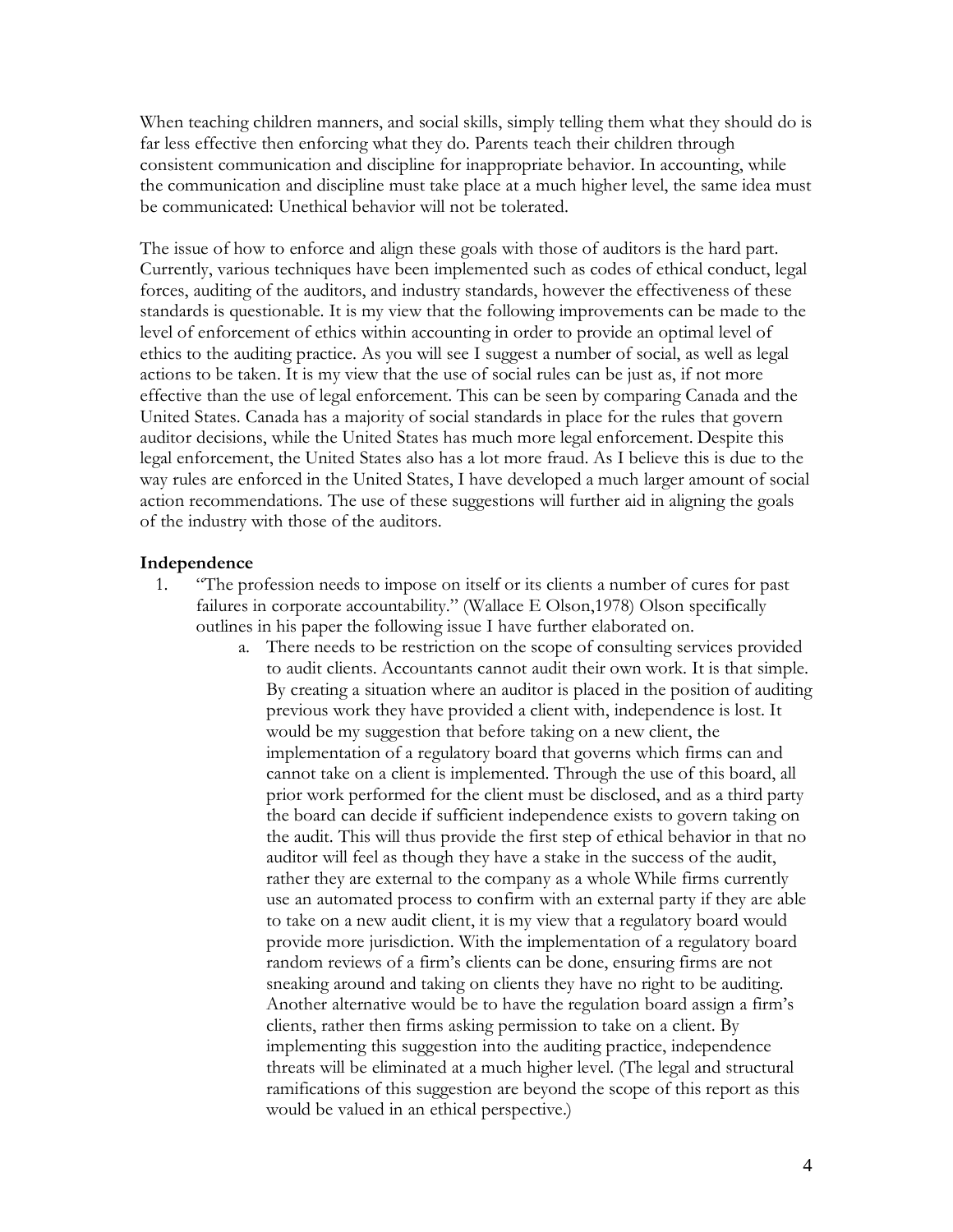## **Public Confidence:**

- 2. Codes of ethics need to become more visible within the industry and within firms specifically. There must be a "tone at the top" structure within each accounting firm. In this area a high level of communication will be necessary. Often codes of conduct are placed on company websites, given to employees in the form of a manual, and discussed at large group meetings. Research performed by Betsy Stevens indicates that these methods are less effective in conveying standard levels of ethics to employees. By providing a more effective way to ensure codes of ethics are followed, investors can be confident that companies are practicing ethical behavior assuring public confidence in their ethical decisions. It would be far more useful if the following tactics were used to communicate codes of ethics to employees:
	- a. Managers and partners should lead their employees and set clear examples. "Managers who lead by setting clear standards and expecting the best from everyone including themselves are able to create ethical cultures. Ones who consider the ethical codes superfluous fail to establish an ethically meaningful culture. Most employees are motivated to commit to higher principles and unite in a common cause." (Betsy Stevens, 2003) In particular, new accountants entering the world of audit will need guidance from their managers and partners. By providing such guidance, and use of the code of ethical behavior in job meetings, auditors will be forced to acknowledge its existence, and will have no excuse for performing unethical behavior under the context of never having been told differently.
	- b. There is a need to involve auditors in the creation of the ethical codes of conduct. By doing so, they will feel morally and personally entwined with the success and use of the code. As Betsy Stevens outlines, a five step process including the use of a collaborative process, frequent discussion of the code, use of the code to solve ethical issues, communication of the code to all members, and reward for excellent use of the code will all aid in the alignment of the code's goals with those of auditors. There will be less apathy with regards to paying attention to, and using the code if auditors are engaged in its development.

# **Confidentiality**

3. Self regulation is key to ensuring ethical standards are used in the world of auditing. Auditors need to feel comfortable with stating their opinion on unethical behavior and its effects on those that use the information provided by the audit. It is my opinion that there is a need for a whistle blowing function to be implemented in the accounting practice. Auditors need to have a safe, confidential, and legal way of disclosing information that may show a client, or associate having committed fraud. By developing an independent association to support the actions of a whistle blower, the likelihood of fraud surfacing before it is too late will increase, along with a decrease in the amount of fraud due to a higher risk of being caught. This will also provide confidentiality to the practice, in that if fraudulent behavior is found, it can be rectified and discussed with the correct and confidential authorities. (The legal and structural ramifications of this suggestion are beyond the scope of this report as this would be valued in an ethical perspective.)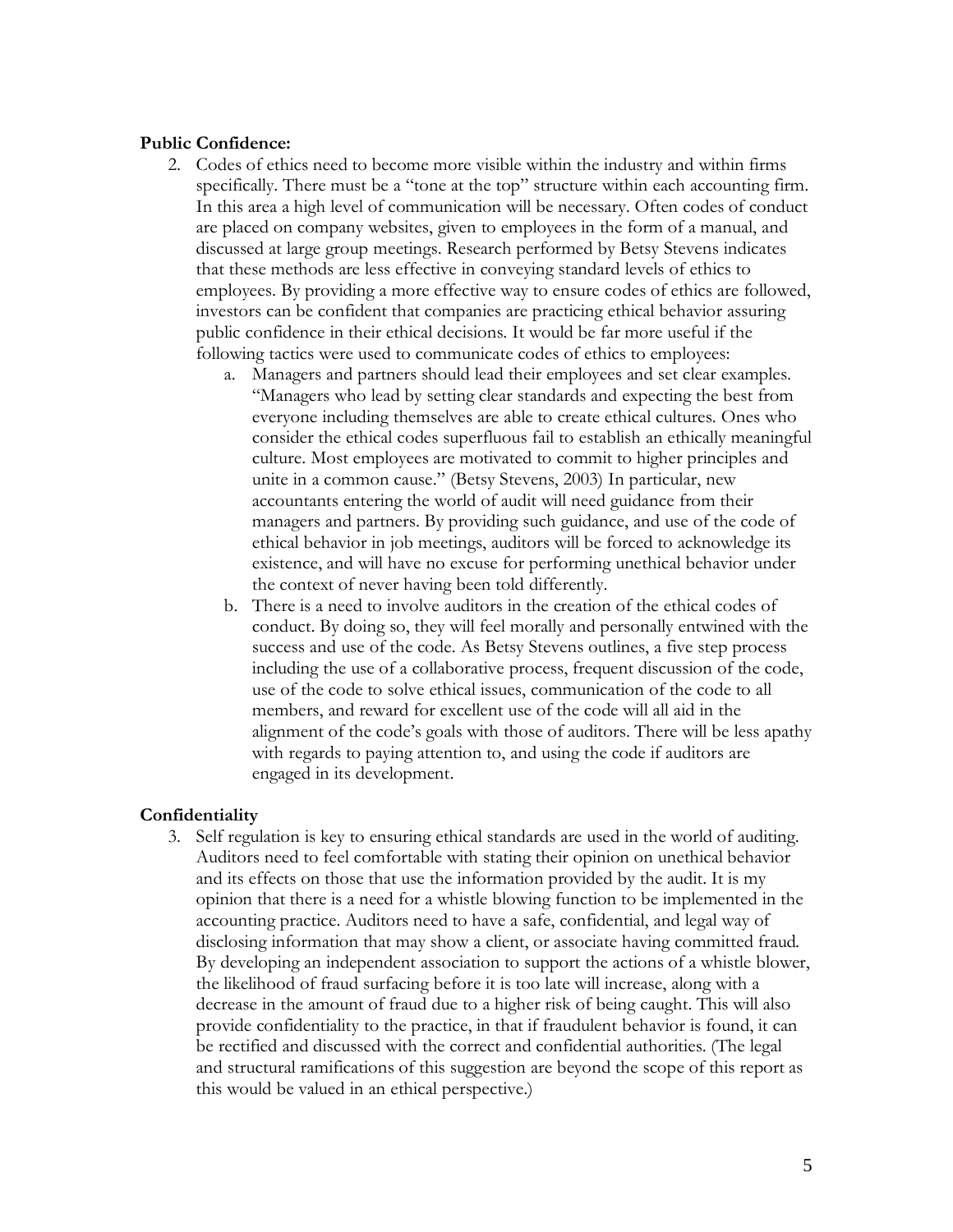The use of these tactics and the enforcement of them by regulation boards, and accounting firms is key to their success. They must be implemented and maintained, with constant updating and reworking to ensure the optimal level of ethics is maintained at all times.

#### **THE ETHICAL EDUCATION OF FUTURE AUDITORS**

"Over the last century the priorities of American higher education have shifted from a focus on the training of ministers and civic leaders for an agrarian society to a focus on training of specialists and managers for an industrial and service-oriented society" Robert H Schwartzm, Sami Kassem, and Dean Ludwig

The education of future accountants has always been a very time restricted field. Professors are often faced with the need to pack a course full of technical information, and hope to complete it. Exams consist of technical answers, and discussion within the classroom is rare, as the ultimate goal of the course is to deliver to students the various accounting methods, rather than spending time discussing them. An ethical discussion of the various accounting methods and possible alternatives is rarely, if ever, reviewed in the classroom. Many professors believe, "ethics cannot be taught in the classroom… some claim that an individual's virtue derives from his or her upbringing, and therefore college courses have very little impact on a students responses to ethical issues. Others believe that ethical dilemmas must be dealt with on the job as they are encountered, rather than in a classroom setting". (Earley and Kelly, 2004) Yet, "a study of accounting firms' attitudes toward ethical training found that the vast majority of firms 'rely primarily on colleges to cover the ethics and ethical behavior expected in the profession', rather than provide ethics training on the job." (Earley and Kell, 2004) It is obvious through research that a gap between what professional accounting firms believe is taking place in regards to ethical training and what professors feel they can do has been developed.

A specific level of ethical educational standards must be implemented into the classroom to ensure that educators and professional firms can rely on the specific standards being taught to students at an early age. While there may end up with one bad egg in the batch, it is still important to realize that education, and an undergraduate education in specific, provides the opportunity to inscribe knowledge into students. The issue of how, and to what degree is the where the dilemma resides.

Many of the post-graduate programs students enroll in for training for the Chartered Accounting (CA) designation do not require an ethics course as a prerequisite. In order to promote an optimal level of ethics within accounting, and to future auditors, students should be required to take a course on ethics, with specific reference to ethics in accounting in order to register in any CA programs. With regards to the 3 pillars of the optimal level of ethics, the course should cover or include the following items:

### **Independence**

1) Students must be provided with a basic understanding of why independence is important and what independence specifically means to an auditor.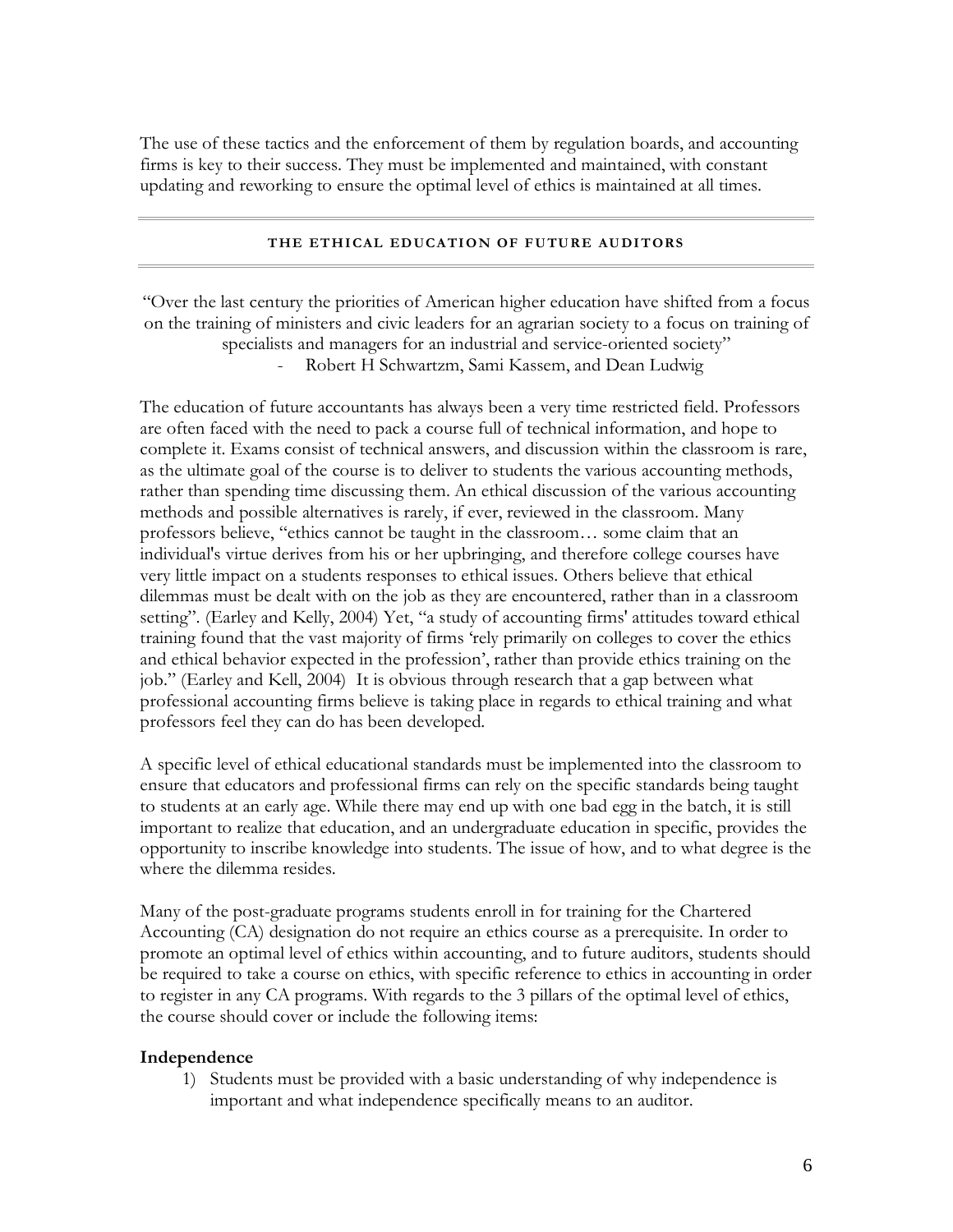a. A review of the basic threats that face auditors including self interest, advocacy, self-review, familiarity, and intimidation must take place in the form of discussion. Students should be engaged in discussion on ways to avoid such threats, allowing the professor to facilitate discussion and provide guidance to students. Students must also be encouraged to ask questions they have concerns about with regards to independence as a function of ethics, including the topics of consulting work provided to audit clients, insider trading, and personal interests.

# **Public Confidence**

- 1) Students must be aware of the role they are taking on as a public accountant. With all of the money put into recruitment, and the job opportunities available, students often view a career in accounting as one that will be full of riches and glamorous events. They do not however see the social responsibility that comes with the job. In order to rectify this, the specific class on ethics in accounting should include and utilize the use of:
	- a. An introduction into the needs for ethics in the business world, and the accounting profession in specific. By providing the basis for why ethics is important, future auditors will be able to keep a stated optimal level of ethics within their moral principals when making decisions.
	- b. Coverage of general moral reasoning in addition to context-specific training will aid in showing students examples of when their actions will affect total outcomes. (Earley and Kelly, 2004). This will provide students with the ability to relate what they are learning to practical situations. Working with situations that have taken place in past accounting scandals, and current events, to promote discussion will aid in the engagement of students. Furthermore, it will provide students with practical examples that can be employed when faced with ethical dilemmas in the future. The use of case studies and group work will force students to "think outside the box" and prove that with every issue they are handed, an ethical solution can be found.
	- c. Students must be aware of the consequences for not acting in an ethical manner, including both legal and reputation. Schools must ensure that students realize "that the hard work and competence are congruent with social responsibility" (Schwartz, Kassem, Ludwig, 1991) and being a professional places you in a higher level in terms of ethical behavior demanded by the public.
	- d. The formal teaching should be performed by the philosophy departments in universities rather than the business departments. Reasoning for this is the difference in values and goals. Philosophy professors are far less likely to be tainted by the means to an end, cut-throat, kill your competition attitude that many, if not all, business people have. By having a business person educate students on ethical behavior, the risk of their personal morals and "business" qualities will be passed on to students. (Shaw, 1996) This would ultimately provide negative reassurance within the public who may view many business people as crooks to begin with.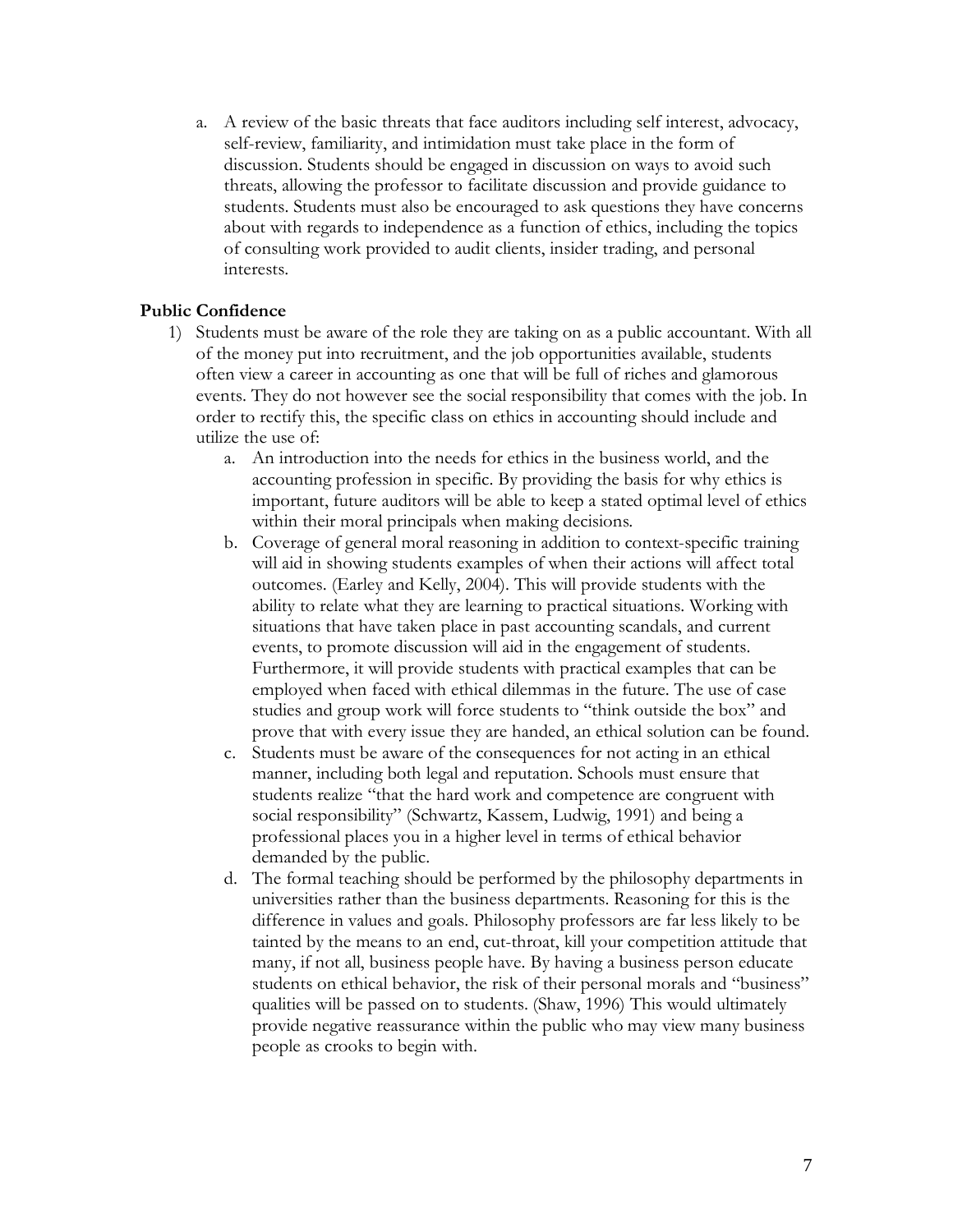## **Confidentiality**

3) "People sometimes have to play tough to win, and if that's the game, then doing so is fair. But when substantial percentages of students believe that they have to "sell their souls" or "step on others" in order to make it in business school, something other than playing tough is going on." (Schwartz, Kassem, Ludwig, 1991) Specifically, students are being encouraged from an early age to act in unethical manners and breach levels of confidentiality in order to get ahead. While it may feel like a long stretch, these early actions of students will likely carry on into their careers as public auditors. To rectify this, business schools must include discussion of the use of client information, and the limitations an auditor has to it. Beyond that, how unethical use of confidential information will lead to the ultimate failure of ones career as a professional accountant as illustrated through past public cases. This will provide students with real life examples, and promote discussion on the topic of confidentiality in the classroom. "As a practical matter, it is not hard to expand the standard model in these ways in the classroom. Although obviously eclectic, such an approach can be pedagogically valuable because it exposes students to quite different but equally important areas of philosophical and moral concern." (Schwartz, Kassem, Ludwig, 1991)

As a whole, students need to enter the work force with a basic understanding of the moral principles that govern the success of auditing. Unethical behavior will cause the industry as a whole to lose value, and thus the use of ethics is necessary from the very beginning of an auditor's career.

#### **FINAL NOTES**

"…as a field of inquiry business ethics is young, so we will have to wait and see. One should not be disappointed, however, if it turns out that business ethics never solidifies into a coherent discipline or academic specialty, remaining instead an umbrella sheltering a variety of competing academic interests, orientations, and methods. Many areas of human endeavor (religion is an example) are too rich for any one form of intellectual inquiry to capture, but that hardly diminishes their importance or the value of various studies of them. Whatever happens, business ethics labels an area of great practical relevance, pedagogical importance, and intellectual significance, and interest in it is unlikely to diminish." - William Shaw

It is clear that, while establishing a set of actions that can be implemented into the current structure, it will be very difficult to maintain and continue to improve the level of ethics that takes place in any profession. Ethics are a function of personal morals. While there may be specific rules, guidelines, and courses that an individual must abide by in order to join the world of accounting and practice auditing, there is no real way to ensure an individual will morally agree and thus abide by these rules.

I believe the specific actions I have recommended will provide value, and will increase the overall optimal level of ethics that currently exists within accounting. I further believe that a continued growth strategy must be maintained, and above all, ethics needs to be talked about. All the time. As a student, my interest in this topic was developed through discussion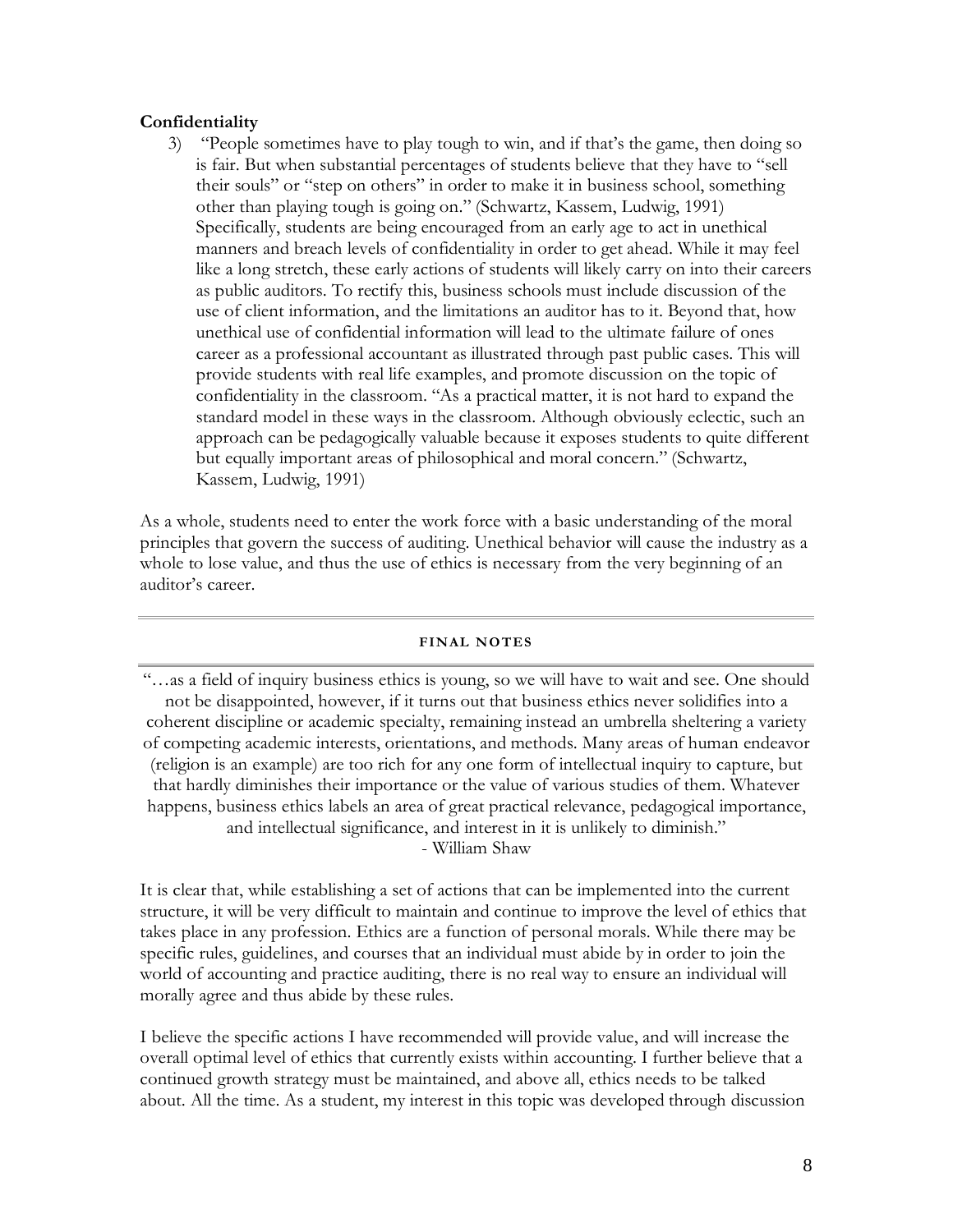of ethics in auditing with peers, professors, and colleagues. I have realized that the more you talk about ethics and ways to work in an ethical manner to solve issues, the higher chance you have at decreasing key ethical issues an auditor will have to face.